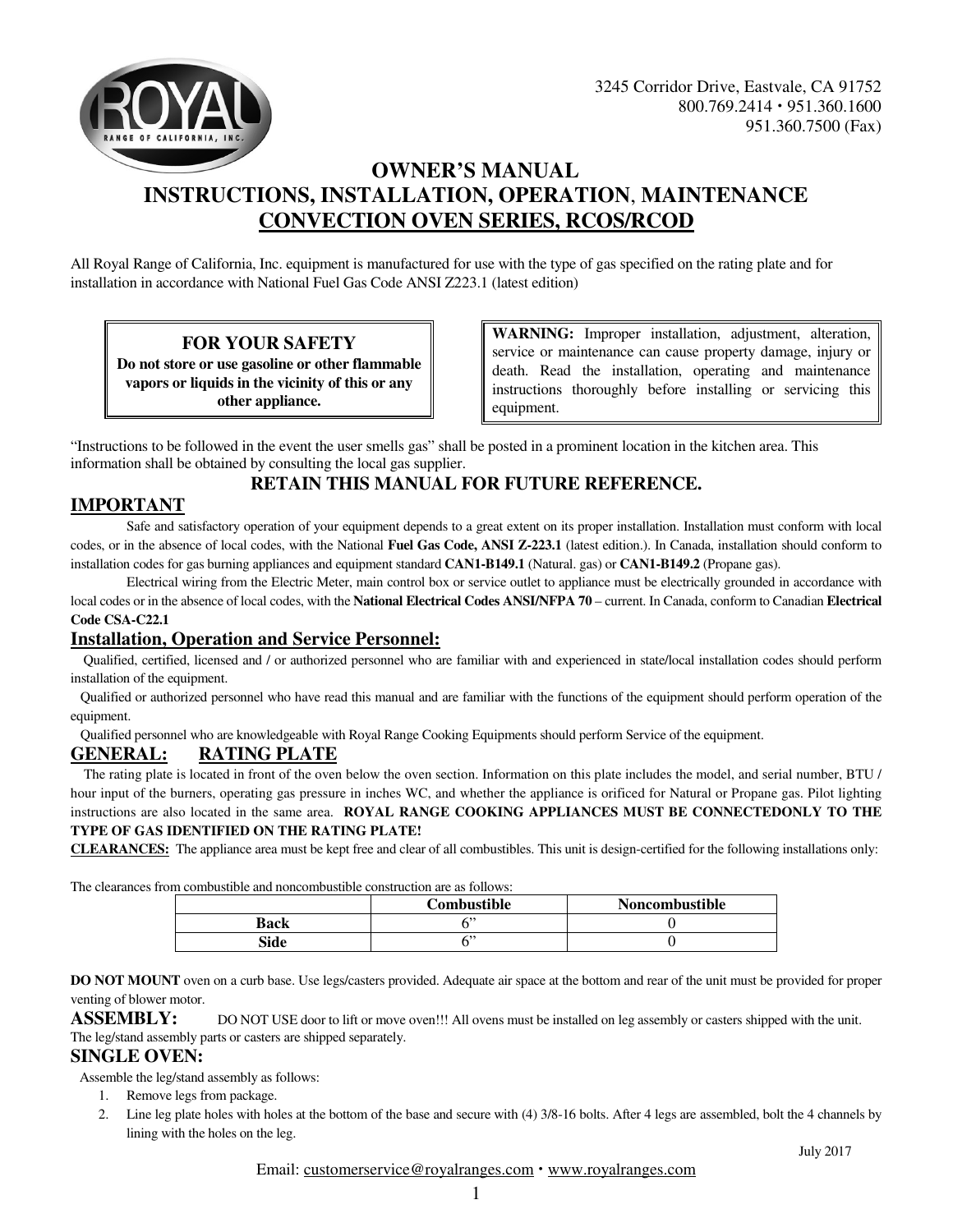Figure1

# **PAN RACK ASSEMBLY INSTRUCTIONS**

TOOLS NEEDED: 7/16 & 9/16 SOCKET SET OR WRENCH



**DOUBLE DOVEN:** (6" leg assembly is provided) Single units stacked.

- 1. Match holes of the leg plate with oven bottom base and assemble with bolts (3/8"-16) provided. **Note: Welded nut on the leg plate should be inserted through the hole up into the unit.**
- 2. Screw studded leg into the leg plate.
- 3. Set top oven on top of bottom oven.
- 4. Secure units to each other at rear as shown in figure 2.
- 5. For units that are already stacked, please follow steps 1 and 2.

Figure 2





BOLT DOWN WITH (2) 1/4-20 NUT AND BOLT, **BOTH SIDES**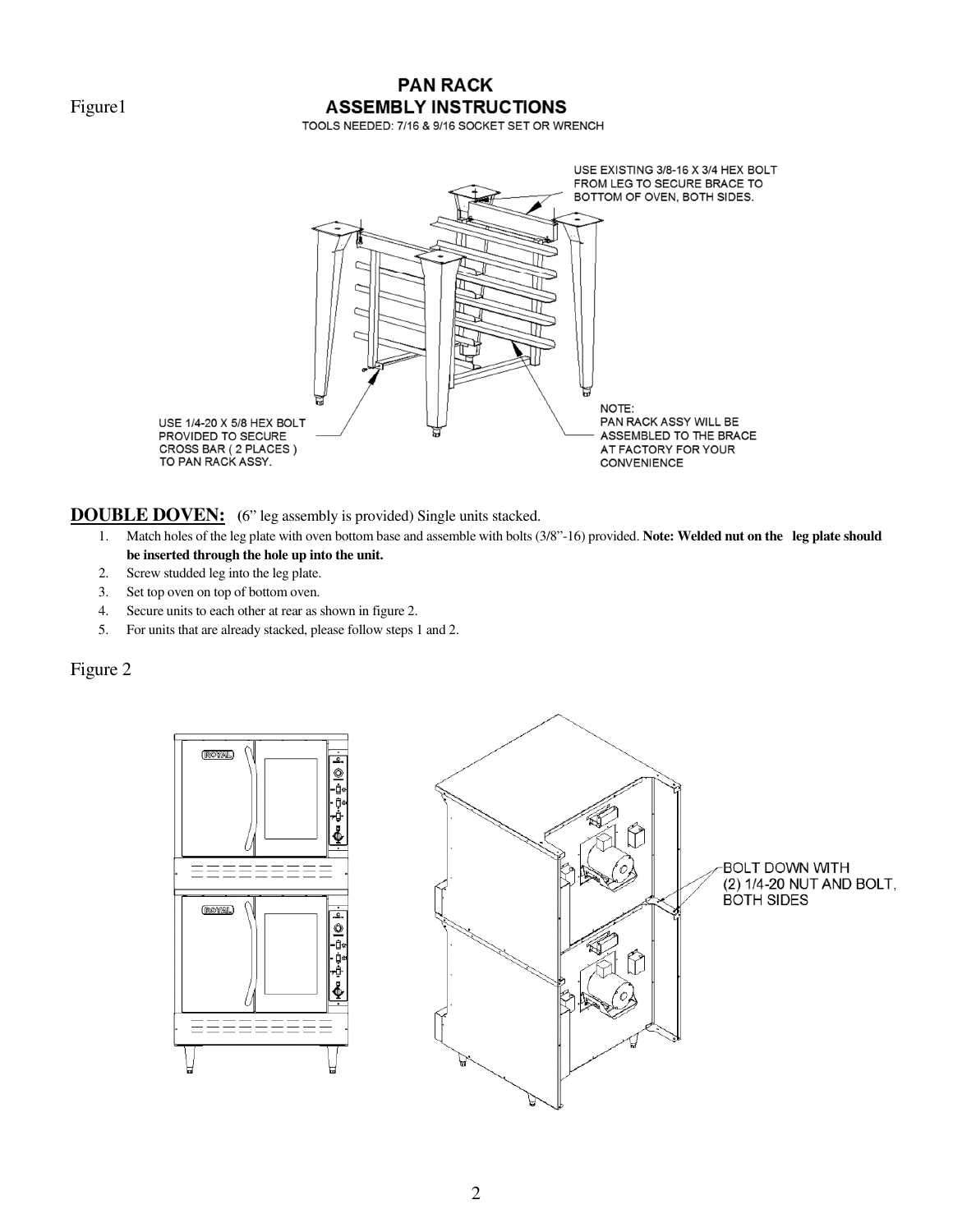**CASTER INSTALLATION:** If casters are provided, match holes on the caster with holes on the oven bottom base and fasten with bolts provided.NOTE: Front casters are locking type.

**LEVELING:** A carpenter's spirit level should be placed on the oven's center baking rack and the unit leveled both front-to-back and side-toside. If it is not level, cakes, casseroles, and any other liquid or semi-liquid batter will not bake evenly, burner combustion may be erratic, and the unit will not function efficiently.

 If the floor is relatively smooth and level, the unit may be further leveled with adjustment in the foot of the leg. Units with casters must be leveled with shims. A unit will probably not return to the same position after being moved, requiring re-leveling after each and every move.

AIR SUPPLY & VENTILATION: The area in front of, around and above the appliance must be kept clear to avoid any obstruction of the flow of combustion and ventilation air. Adequate clearance must be maintained at all times in front and at the sides of the appliances for Servicing and proper operation.

 Means must be provided for any commercial, heavy-duty cooking appliance to exhaust combustion waste products to the outside of the building. Usual practice is to place the unit under an exhaust hood. Filters and drip troughs should be part of any industrial hood. Consult local codes before constructing and installing a hood.

 Strong exhaust fans in this hood or in the overall air conditioning system can produce a slight vacuum in the room and/or cause air drafts, either of which can interfere with pilot or burner performance and can also be hard to diagnose. Air movement should be checked during installation; if pilot or burner outage problems persist, make-up air openings or baffles may have to be provided in the room.

## **ELECTRICAL CONNECTION:**

ROYAL RANGE CONVECTION OVEN requires a 120 volt supply to operate the ignition system and blower. The supply cord provided along with the appliance is equipped with a three prong (grounding) plug for protection against shock hazard. The electrical service in the building must be equipped with a properly grounded three prong receptacle, in accordance with local codes, or in the absence of local codes, with the national electrical code, ANSI/NFPA 70-1987, in Canada, conform to Canadian electrical codes, CSA-C22.1.

**Do not cut or remove the grounding prong from this plug.** Wiring diagram is located on the backside of the appliance.

#### **Disconnect power supply before cleaning or servicing.**

**NOTE:** This appliance is not capable of being operated in the event of power failure. No attempt should be made to operate this appliance during power failure.

GAS CONNECTION: \*Single Deck oven requires one gas connection, \*\*Double Deck oven requires two gas connections.

The gas supply (service) line must be the same size or greater than the inlet line of appliance. Royal Range ovens use a 34" NPT inlet. Sealant on all pipe joints must be resistive to LP gas.

**MANUAL SHUT-OFF VALVE:** This installer-supplied valve must be installed in the gas service line ahead of the appliance and regulator in the gas stream and in a position accessible in the event of an emergency.

**PRESSURE REGULATOR:** All commercial cooking equipment must have a pressure regulator on the incoming service line for safe and efficient operation, since service pressure may fluctuate with local demand. The pressure regulator comes with the oven.

#### **Failure to install the pressure regulator will void the equipment warranty!**

The regulators supplied with Royal Range Ovens, have 34" inlet /outlet ports and are adjusted at the factory for 5" WC (Natural gas) or 10" WC (Propane gas) depending on customer's ordering instructions.

Prior to connecting the regulator, check the incoming line pressure, as these regulators can only withstand a maximum pressure of  $\frac{1}{2}$  PSI (14"WC). If the line pressure is beyond this limit, a step-down regulator will be required. The arrow shown on the bottom of the regulator body shows gas flow direction; it should point downstream to the appliance. The red air vent cap on the top regulator is part of the regulator and should not be removed.

Any adjustments to regulators must be made **only** by qualified service personnel with the proper equipment.

**CONNECTIONS**: Please check installer-supplied intake pipes visually and /or blow them out with compressed air to clear any dirt particles, threading chips, or other foreign matter before installing a service line. When gas pressure is applied these particles can clog orifices. All connections must be sealed with a joint compound suitable for LP gas, and all connections must be tested with a soapy water solution before lighting any pilots!

## **FLEXIBLE COUPLING, CONNECTORS AND CASTERS:**

 If the unit is to be installed with flexible couplings and /or quick-disconnect fittings, the installer must use an AGA design-certified commercial flexible connector of at least ¾" NPT (with suitable strain relief). The flexible connector must comply with the standard for **Connectors for Movable Gas Appliances**, **ANSI Z21.69** and addendum **Z21.69a** (or latest edition) and a quick-disconnect device that complies with the standard for quick-disconnect devices for use with Gas Fuel should comply with **ANSI Z21.41** and addendum **Z21.41a** (or latest edition). If disconnection of the restraint is necessary, make sure to reconnect restraint after the appliance has been returned to its originally installed position. Domestic gas or water connectors are not suitable!\*Restraining device may be attached to the back frame/panel of unit.

 If the unit is to be installed with casters, a flexible connector must be used and the same **ANSI** standard apply. Locking front casters are provided to limit the movement of the appliance without depending on the connector or associated piping. A suitable strain relief must be installed with the flexible connector.

 All connections must be sealed with a joint compound suitable for LP gas and all connections must be tested with a soapy water solution before lighting pilots.